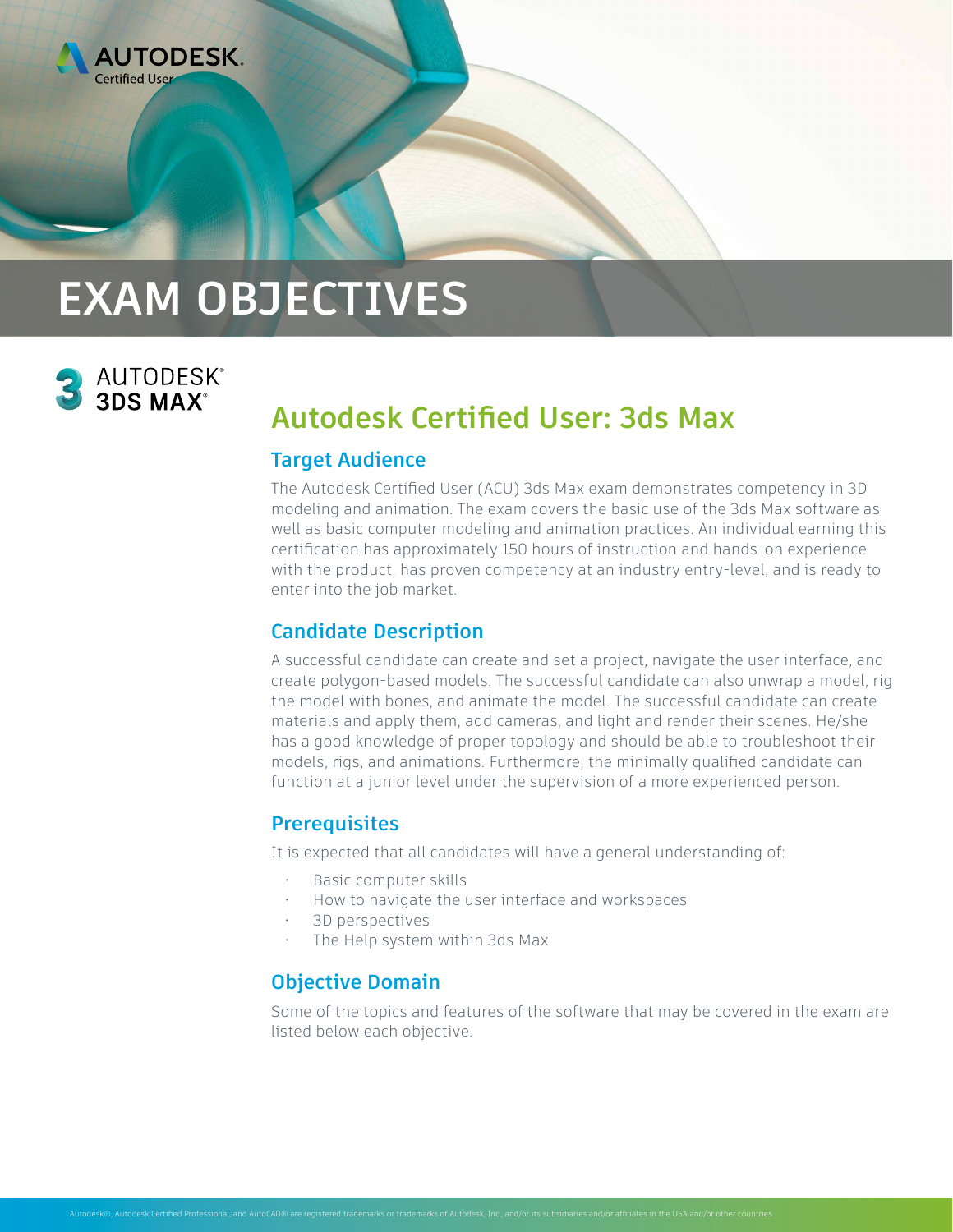

#### **1. Scene Management**

#### **1.1 Set up a project**

- **1.1.a** Use the Project Window *i. May include defining a project and setting paths and folders.*
- **1.1.b** Create a new project
- **1.1.c** Set the project

#### **1.2 Setup the scene preferences**

- **1.2.a** Change the grid spacing
- **1.2.b** Set the scene units
- **1.2.c** Set the scene frame rate

#### **1.3 Manage scene objects**

- **1.3.a** Organize objects
	- *i. May include selecting, grouping, and parenting.*
	- *ii. May include using the Layer Explorer to Show/Hide Layers, Freeze/Thaw Layers, and Add/Delete objects from layers.*
- **1.3.b** Navigate and rearrange hierarchies
	- *i. May include the Scene Explorer.*

#### **1.4 Modify the properties of one or more objects**

- **1.4.a** Locate the value of an animated property
- **1.4.b** Change multiple objects' properties *i. May include being able to differentiate between Instance, Copy, and Reference.*

#### **1.5 Manipulate objects' transformations**

- **1.5.a** Use the Transform tools for precision transformation
- **1.5.b** Transform multiple objects using the Align tool
- **1.5.c** Create multiple objects using the Array tool
- **1.5.d** Duplicate objects using the Mirror tool

#### **1.6 Change viewport display**

- **1.6.a** Change viewport shading
- **1.6.b** Change viewport lighting
- **1.6.c** Determine poly count

#### **2. Modeling**

#### **2.1 Create a polygon primitive**

- **2.1.a** Toggle interactive creation
- **2.1.b** Manipulate the parametric attributes

#### **2.2 Edit polygon surfaces**

- **2.2.a** Identify polygon sub-objects
- **2.2.b** Add polygon sub-objects
	- *i. May include Insert Loop, Offset Edge, Chamfer, Cap, and Attach/Detach.*
- **2.2.c** Manipulate polygon sub-objects
- *i. May include moving and rotating.*
	- *ii. May include specifying a Reference Coordinate System and switching between various object and sub-object modes.*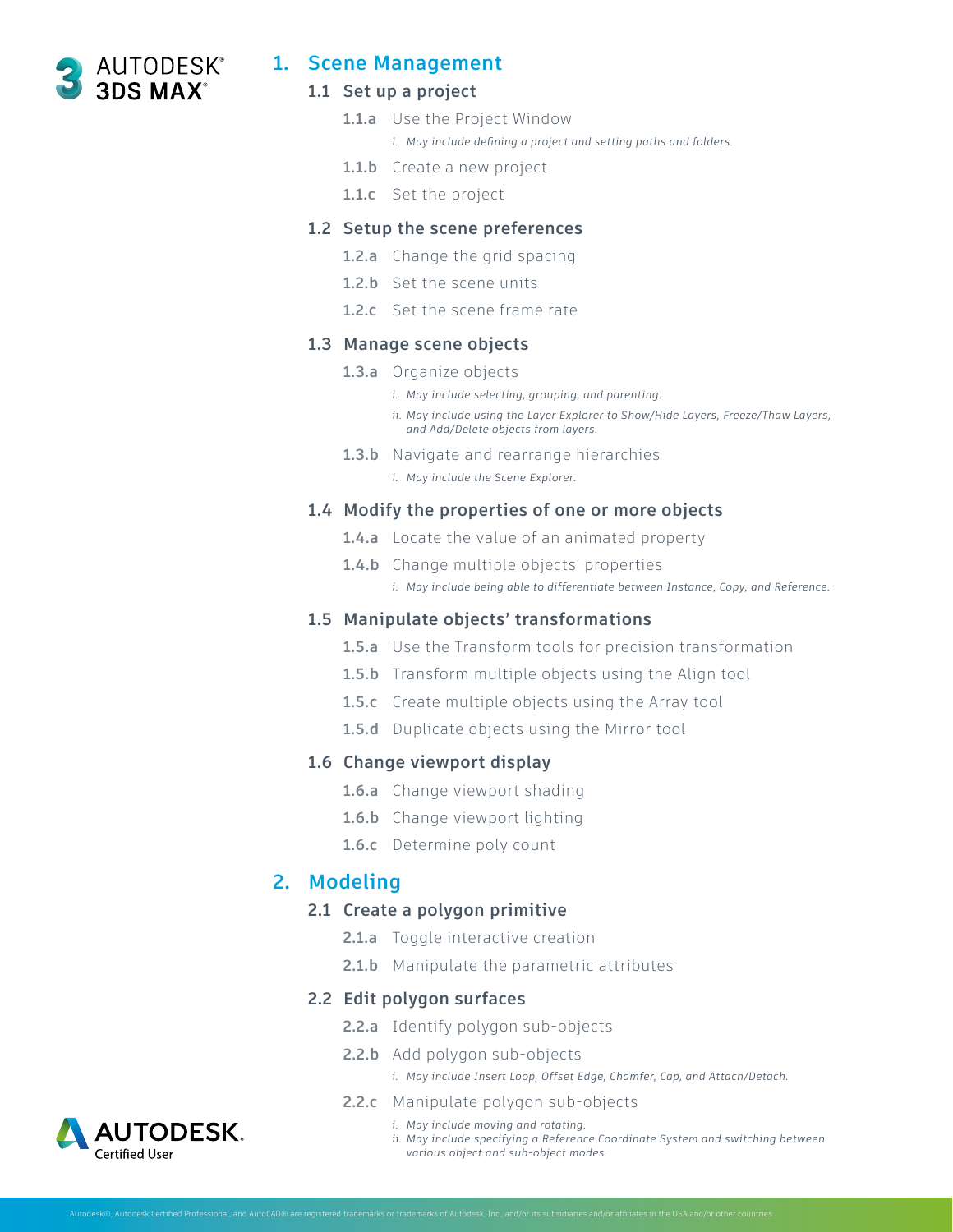

**2.2.d** Modify smoothing groups

*i. May include assigning polygons to smoothing groups.*

- **2.2.e** Manipulate sub-objects *i. May include extruding, beveling, bridging, and adding divisions.*
- **2.2.f** Utilize tools to modify geometry *i. May include Cut, Target Weld, and Connect.*

#### **2.3 Use the Modeling and Selection tools**

- **2.3.a** Utilize the Symmetry modifier
- **2.3.b** Illustrate uses of Soft Selection

*i. May include changing Soft Selection parameters.*

**2.3.c** Perform object operations *i. May include Attach/Detach, MSmooth, and Boolean.*

#### **3. UVW Coordinates**

#### **3.1 Configure Basic UVW Projections using the UVW Map Modifier**

- **3.1.a** Apply different mapping types *i. May include Box, Planar, Cylindrical, and Spherical.*
- **3.1.b** Change properties of UVW projections

#### **3.2 Use the Unwrap UVW modifier**

- **3.2.a** Describe UVW sub-objects *i. May include identifying a UV Element and using the Select by Element toggle.*
- **3.2.b** Transform a UVW Element *i. May include Cut, Stitch, Unfold, Relax, Layout, and Weld.*
- **3.2.c** Utilize UVW manipulation aids *i. May include assigning CheckerPattern and showing distortion.*

#### **4. Materials / Shading**

#### **4.1 Work with a material**

- **4.1.a** Differentiate material types
- **4.1.b** Differentiate shader types
	- *i. May include Oren-Nayar-Blinn, Metal, Blinn, and Anisotropic.*
- **4.1.c** Create a material
- **4.1.d** Assign material to an object

*i. May include assigning materials to selected polygons by Material ID.*

#### **4.2 Modify material properties**

**4.2.a** Use the material editorse

*i. May include modifying material nodes in the view.*

**4.2.b** Apply maps to materials

*i. May include classifying map types (2D and 3D procedurals, Bitmaps), using color and normal maps, and identifying map types (when using procedural or 3D map types).*

**4.2.c** Change shader specific properties for a material

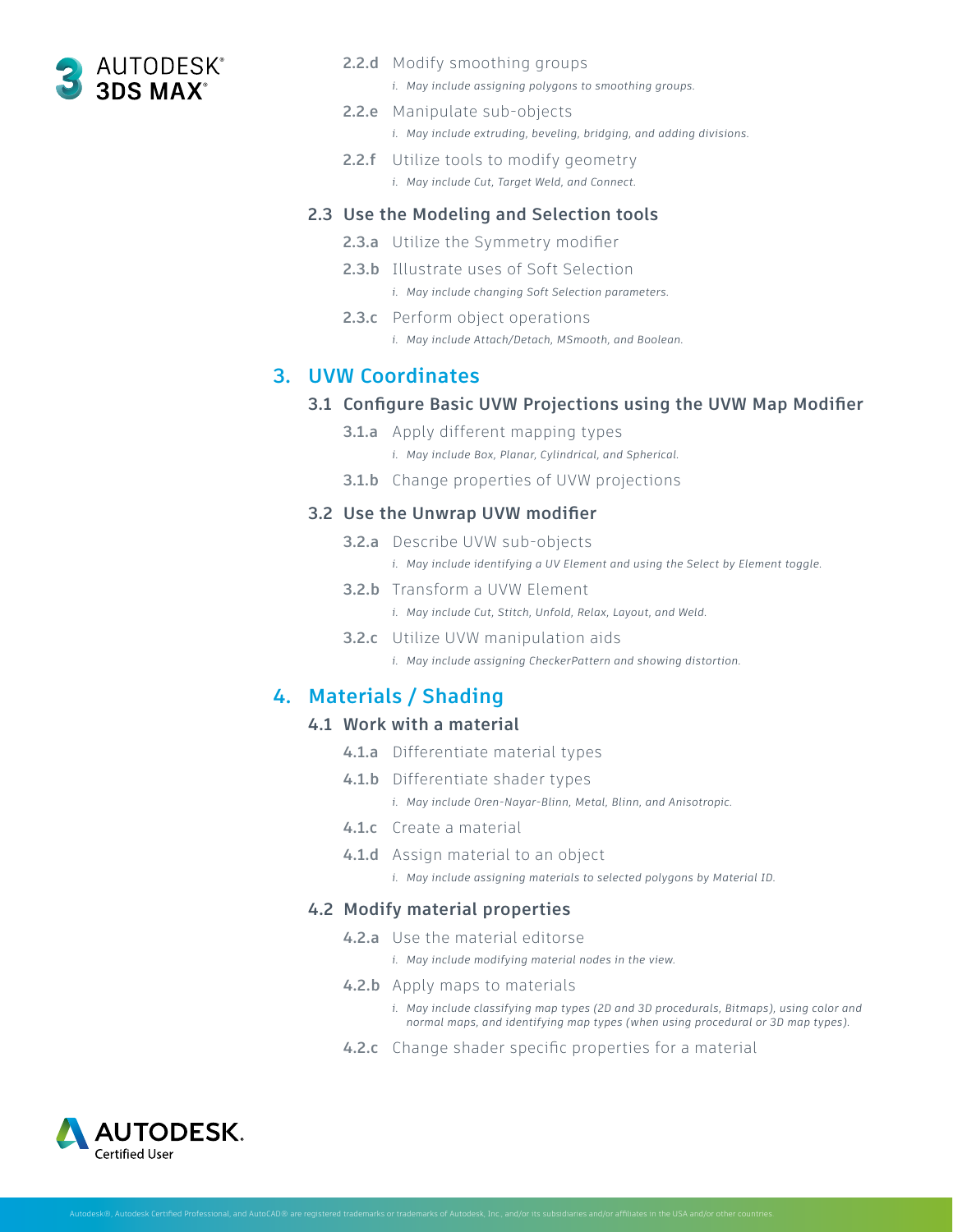

#### **5.1 Utilize the Bone tools**

- **5.1.a** Create bones
- **5.1.b** Edit bones
	- *i. May include bone parameters.*
- **5.1.c** Implement Inverse Kinematics (IK) on bones *i. May include IK Solvers.*

#### **5.2 Use the Skin modifier**

**5.2.a** Edit envelopes

#### **5.3 Apply constraints**

- **5.3.a** Identify the constraints
	- *i. May include Link, Position, and Orientation.*
- **5.3.b** Apply a constraint
	- *i. May include selection order for creation, weights, etc.*
- **5.3.c** View hierarchy in the Schematic View
	- *i. May include identifying object connections.*

#### **6. Cameras**

#### **6.1 Work with cameras**

- **6.1.a** Differentiate camera types
	- *i. May include Free Camera, Target Camera, Physical Camera, and Arnold Camera.*
	- *ii. May include identifying when to use each camera type and knowing the difference between perspective versus orthographic cameras.*

#### **6.1.b** Create a camera

- *i. May include activating a camera view.*
- **6.1.c** Use the Camera Viewport controls to adjust the camera view *i. May include Dolly, Truck, Roll, and Orbit/Pan.*
- **6.1.d** Use the Walkthrough Assistant

#### **6.2 Modify camera property names or values**

- **6.2.a** Define the functions of near and far clip planes
- **6.2.b** Adjust lens/focal length/field of view

#### **6.3 Show Safe Frames**

**6.3.a** Demonstrate the use of title safe, action safe, and user safe areas

#### **7. Animation**

#### **7.1 Use the Time Slider and set the Time Configuration settings**

- **7.1.a** Set keyframes using Auto Key and Set Key
	- *i. May include setting a keyframe, moving/manipulating a keyframe, removing a keyframe, and locating the value of a keyframe in the Time Slider.*
- **7.1.b** Change the Time Slider range
- **7.1.c** Create a Preview Animation
- **7.1.d** Adjust Time Configuration Settings
	- *i. May include Frame Rate, Playback, Time Display, and Re-scale Time.*